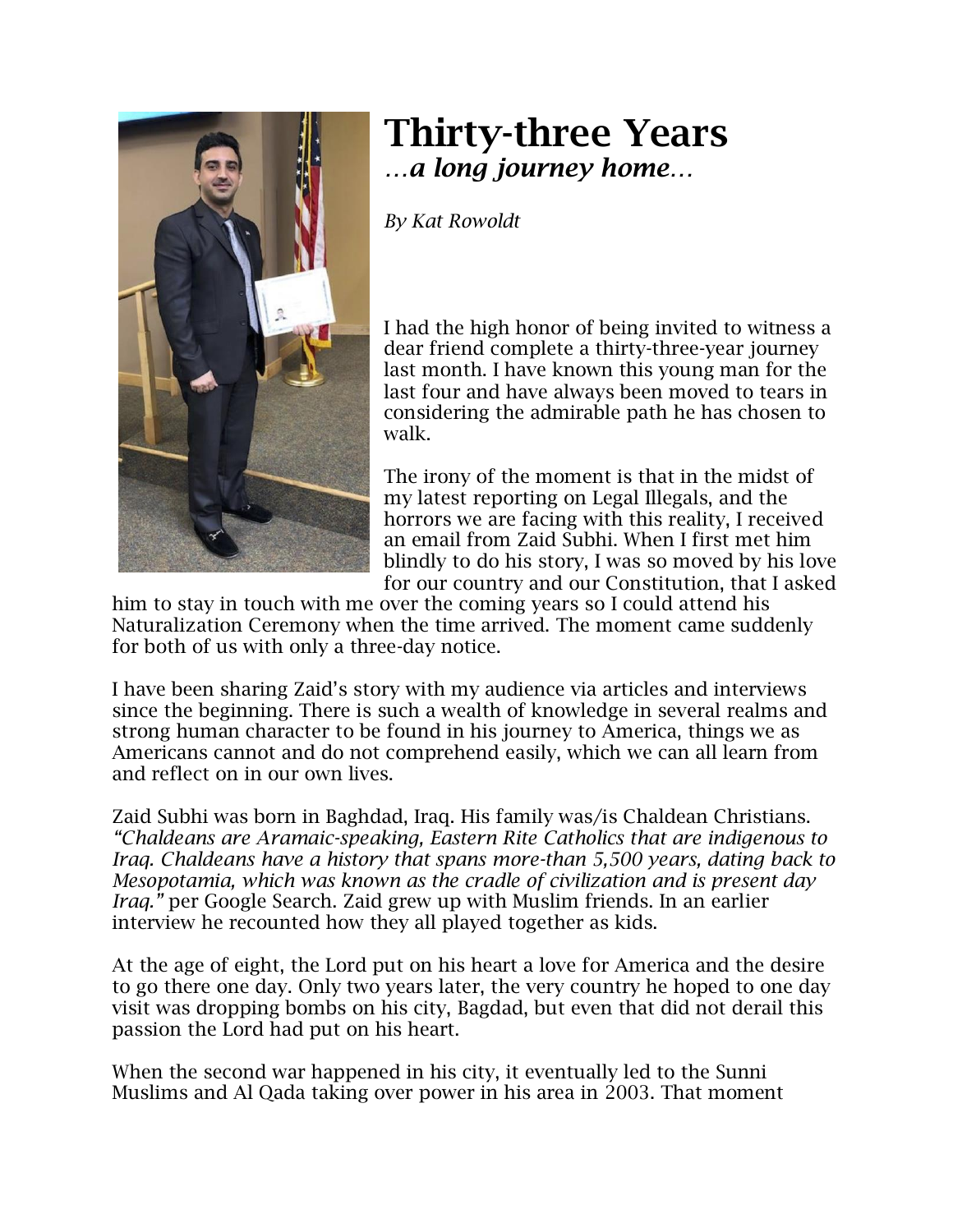marked the beginning of the end of civility between the Christians and the Muslims. Three churches in his area were bombed, which was a major alert for Christians. Christian homes were marked with the sign of the Nazarene and they were forced to pay the jizya tax, convert to Islam or die (or flee for their lives). With their home marked came another harsh reality. His lifelong childhood friends banished him. They were no longer friends, but enemies.

Zaid had completed college by this time and had earned a degree in engineering. As things began to get more and more fearful, he and his family started seeking out copies of their personal records to have on hand in case they had to flee the country: medical records, birth records, etc. were quickly requested and gathered.

Suddenly, in the middle of the night, screams could be heard from nearby homes. They knew what was happening. Quickly they grabbed what they could and fled for the lives. Zaid, his parents, aunt and uncle, his sister and her family, all dashed away. They headed to Jordan and found refuge there for the time being.

Jordan does not allow Iraqis to work in their country. So, Zaid made his way to Dubai to find work. His engineering degree helped him secure a job where he could work and send money to his family for their support while they began seeking a new country in which to settle. Long story short, eventually they all made it to America by legally immigrating, seeking asylum. That is, all except Zaid.

Due to his age and gender, he was denied asylum since he was an Iraqi. He then tried to get an educational visa to go. The first attempt was denied, but he persisted and eventually was granted an educational visa. He at last arrived in America.

When I met Zaid four years ago, he was working three jobs to support his family while attending college. He did not want to be on government support but was honored to work and support his family. He was going to college to earn his master degree in engineering. My husband and I had the honor of attending his graduation a while back. He now has a wonderful job and only works one job.

His focus over the years had been to get his family to America so they would be safe. Then his focus was to get here himself and support them while they each became American citizens, each who truly needed to seek asylum because only death awaited them in their homeland of Iraq now being under Sunni rulership. Next, his goal was graduation, then citizenship. Once these were attained, he would seek a wife.